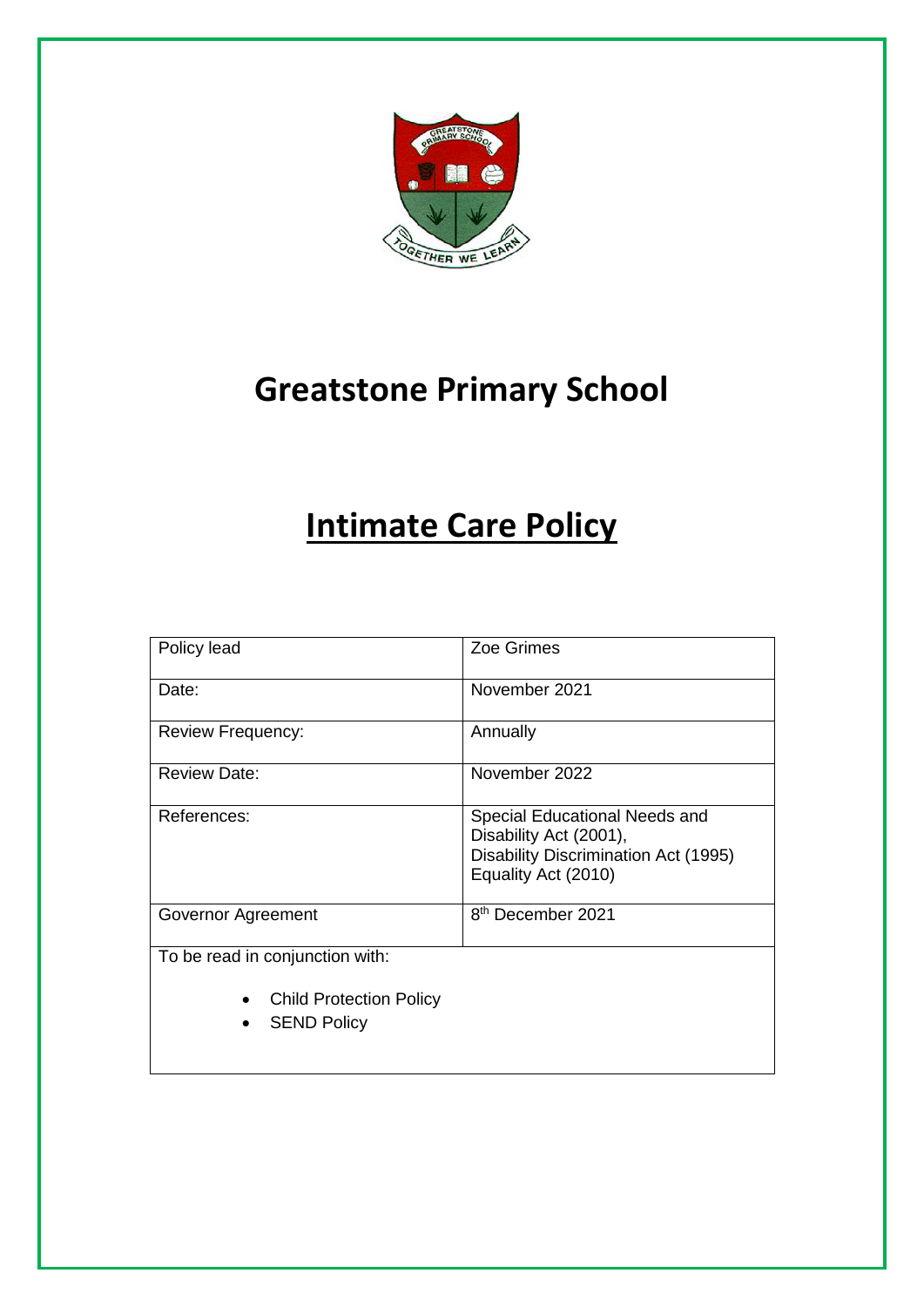#### **Introduction**

The pastoral care of our children is central to the aims, ethos and teaching programmes at Greatstone Primary School and we are committed to developing positive and caring attitudes in our children. It is our intention to develop independence in each child, however we recognise that there will be times when help is required. Our intimate care policy has been developed to safeguard children and staff. The principles and procedures apply to everyone involved in the intimate care of children.

The school recognises that there is need to treat all children, whatever their age, gender, disability, religion or ethnicity, with respect when intimate care is give. The child's welfare and dignity are of paramount importance. No child should be attended to in a way that causes distress or pain.

#### **Definition**

Intimate care can be defined as any care which involves washing, touching or carrying out a procedure to intimate personal areas which most people usually carry out themselves but some children are unable to do because of their young age, physical difficulties or other special needs. Examples include:

- care associated with continence and menstrual management as well as more ordinary tasks such as help with washing, toileting and dressing.
- Toileting- assisting a pupil who has soiled themselves, has vomited or feels unwell.
- It also includes supervision of children involved in intimate self-care, feeding and oral care.

Parents have a responsibility to advise the school of any known intimate care needs relating to their child.

Medical advice will be taken into consideration where appropriate.

#### **Legislation**

This policy and practice will support staff to overcome any challenges and be confident they are meeting the requirements of the Early Foundation Stage, Special Educational Needs and Disability Act (2001), the Disability Discrimination Act (1995), Equality Act (2010) and related legislation.

#### **Principals of Intimate Care**

The following are the fundamental principles of intimate care upon which our policy guidelines are based.

- Every child has a right to be safe:
- Every child has the right to personal privacy;
- Every child has the right to be valued as an individual;
- Every child has the right to be treated with dignity and respect;
- All children have the right to be involved and consulted in their own intimate care to the best of their abilities;
- All children have the right to express their views on their own intimate care and to have their views taken into account;
- Every child has the right to have levels of intimate care that are appropriate and consistent.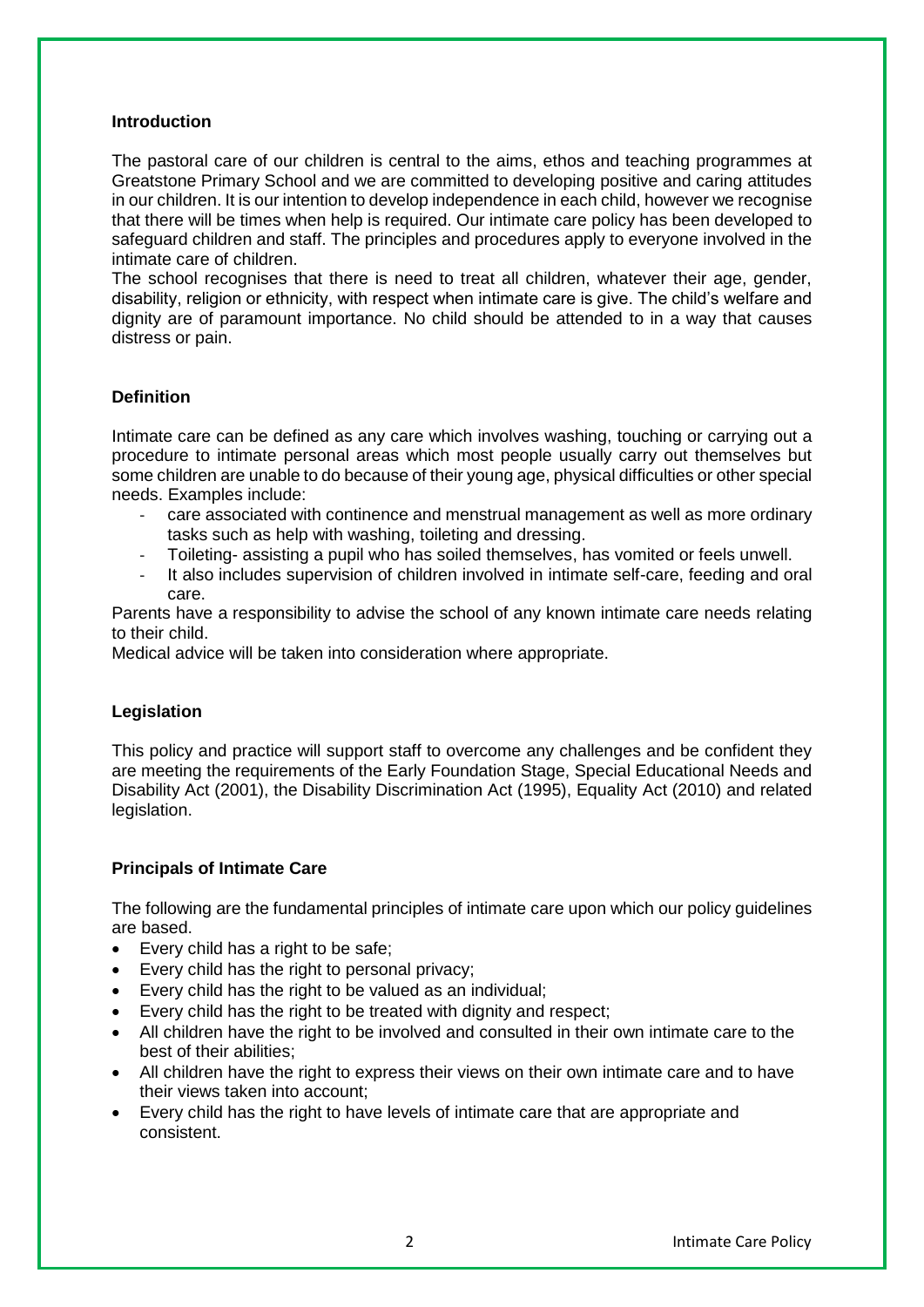#### **School responsibilities**

Only those members of staff who are familiar with the intimate care policy are involved in the intimate care of children.

Anticipated care arrangements which are required on a regular basis are agreed between the school and parents, and when appropriate and possible, by the child.

In such cases consent forms are signed and stored in the child's record file. Intimate care arrangements for any child who requires this support on a regular basis should be reviewed at least every two terms. This is reviewed by the Senco.

Parents of children starting Greatstone Primary School are asked to give permission for staff to attend to their child (with reference to toilet accidents or illness) should the need arise. This is arranged by the Senco.

Only in an emergency would staff undertake any aspects of intimate care that has not been agreed by the parents. The act of intimate care would be reported to a member of staff and parents at the earliest possible time following the event.

Children who require regular assistance with intimate care have written plans agreed by staff, parents/carers and any other professionals actively involved such as school nurses and physiotherapists. These plans will include a full risk assessment to address issues such as moving and handling, personal safety of the child and the carer. A care plan should be designed to lead independence.

Where a care plan is not in place, parents/ carers will be informed the same day if their child has needed help with intimate care needs. (E.g. has had an 'accident' or soiled themselves). It is recommended practice that information on intimate care should be treated as confidential and communicated in person, by telephone or by writing in the home/school diary.

It is not acceptable to ask parents to come and change their child if a child has a recognised disability as this is a direct contravention of the Equality Act (2010). Also leaving any child soiled for any length of time is considered to be a safeguarding issue since it places the child at risk of significant harm.

If a member of staff had concerns about a colleague's intimate care practice he or she must report it to a Designated Safeguarding Lead.

#### **Guidelines for Good Practice**

All children have the right to be safe and to be treated with dignity and respect. These guidelines are designed to safeguard the children and staff. They apply to every member of staff involved with the intimate care of children. Young children and children with Special Educational Needs and/ or Disability can be especially vulnerable. Staff involved with their intimate care need to be particularly sensitive to their individual needs. All incidents of Intimate Care should be reported to parents.

The number of adults required to carry out procedures will depend upon individual circumstances and should be discussed with all concerned. To preserve the child's privacy and dignity one adult will normally be in attendance. However staffing levels need to be carefully considered. There is a balance to be struck between maintaining privacy and dignity for children/young people alongside protection for them and staff. Some procedures may require two members of staff for health and safety reasons, for example manual handling. This should be clearly stated in the care plan. As far as possible, personal care procedures should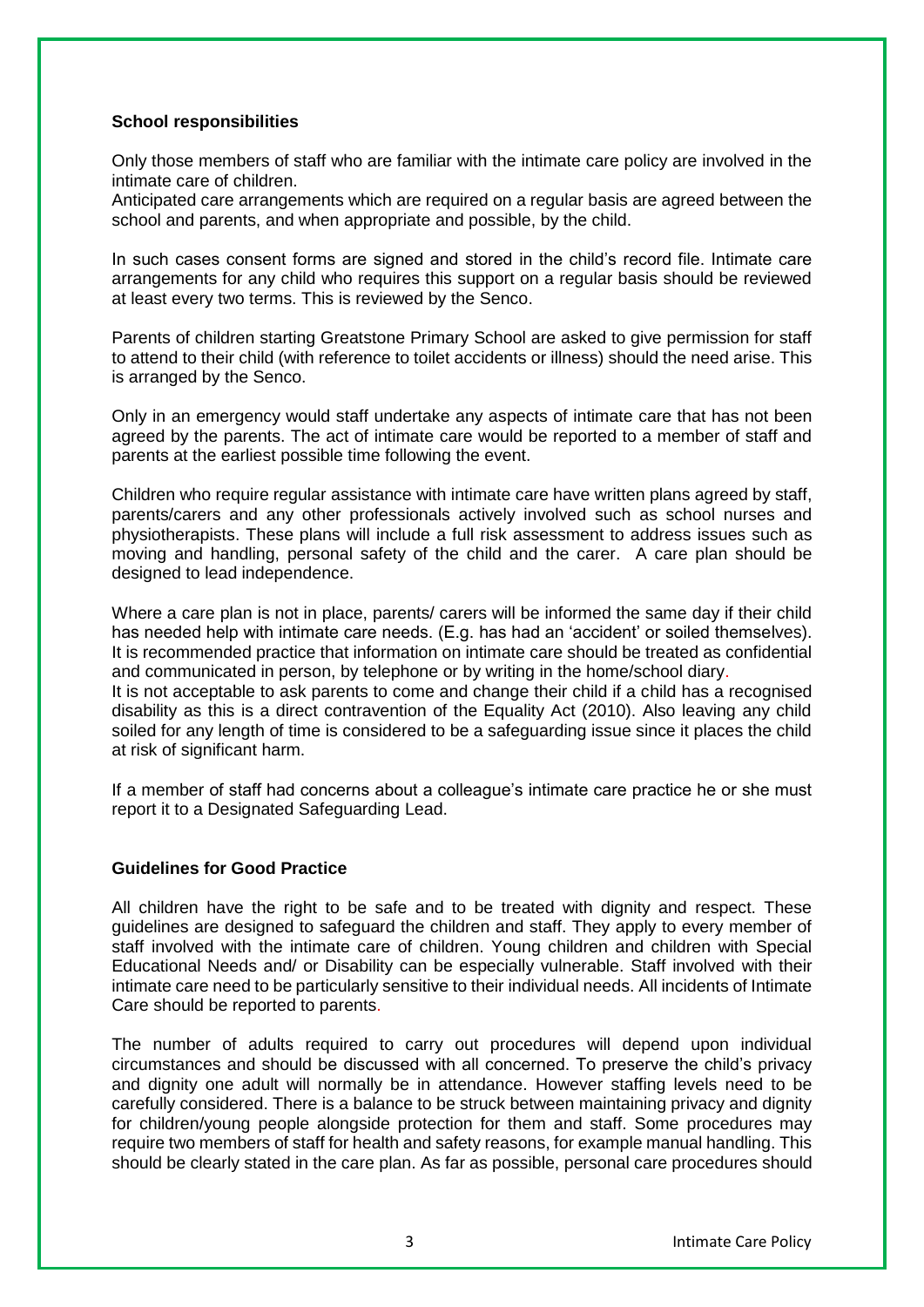be carried out by one person, protection being afforded to a single member of staff in the following ways:

- Personal care staff implement the strategies from the guidelines in this policy.
- Personal care staff notify the teacher, line manager or other member of staff, discreetly, that they are taking the child/young person to carry out a care procedure.
- A signed record is made of the date, time and details of any intervention required that is not part of an agreed routine. A decision can be made at the Care Plan meeting as to whether a regular record needs to be kept of routine procedures.
- If a situation occurs which causes personal care staff embarrassment or concern, a second member of staff should be called if necessary, and the incident reported and recorded.
- When staff are concerned about a child/young person's actions or comments whilst carrying out the personal care procedure, this should be recorded and discussed with a line manager immediately.

Members of staff also need to be aware that some adults may use intimate care, as an opportunity to abuse children. It is important to bear in mind some forms of assistance can be open to misinterpretation.

Staff will endeavour to:

- Involve the child in the intimate care.
	- *Try to encourage a child's independence as far as possible in his or her intimate care. Where a situation renders a child fully dependent, talk about what is going to be done and, where possible, give choices. Ask for the child's permission if they are unable to complete tasks unaided.*
- Treat every child with dignity and respect and ensure privacy appropriate to the child's age and situation.

*Where possible, care should not be carried out by a member of staff working alone with a child. There may however be circumstances where a care plan which has been written in conjunction with parents, health care professionals and the school, which has also considered appropriate safeguarding approaches, necessitates a member of staff working alone with a child. In these circumstances the care plan will take priority over this section of the policy.*

- Make sure practice in intimate care is consistent. *As a child may have multiple carers a consistent approach to care is essential. Effective communication between all parties ensures that the practice is consistent.*
- Be aware of your own limitations. *Only carry out activities you understand and feel competent with. If in doubt, ask. Some procedures must only be carried out by a member of staff who has been formally trained.*
- If you have any concerns you must report them. *If you observe any unusual markings, discolouration or swelling, report it immediately to one of the Designated Safeguarding Lead.*

If a child is accidentally hurt during intimate care or misunderstands or misinterprets something, reassure the child, ensure their safety and report the incident to a DSL. Report and record any unusual emotional or behavioural response by the child.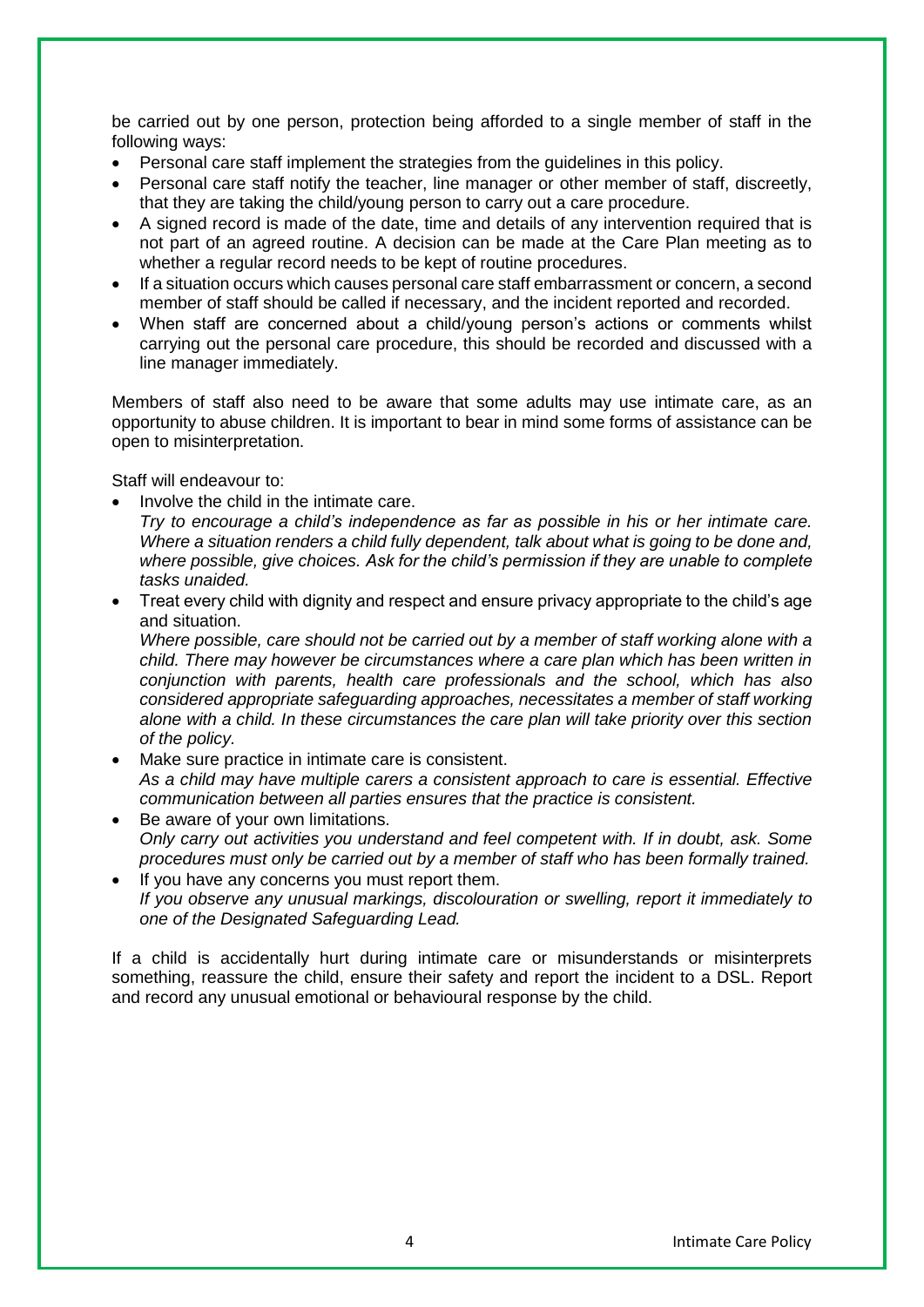#### **Practical guidance for staff**

When carrying out intimate care for children with a care plan staff should:

- Use the disabled toilet, leaving the door ajar in such a way that it does not compromise the child's dignity.
- Use protective clothing, such as the disposable gloves and aprons provided.
- Ensure that appropriate hand washing has been carried out and promoted to the child.
- Yellow bags should be provided for the disposal of soiled items and they should be "double" bagged" before placing them in the bin.

#### **EYFS and Year 1**

Children are expected to be dry when starting at Greatstone Primary School. However, parents are advised to always keep a spare set of clothing at school for their child.

With pupils soiling themselves then the teacher's professional judgement will be used as to whether the child can be easily cleaned and changed. E.g. for excessive soiling the child will be initially cleaned to minimise any discomfort but the parent will oversee (or temporarily take home) the child for the thorough cleaning of the pupil as this may often require a more in depth cleaning/ bath etc.

#### **Years 2,3,4,5 and 6**

Older children are encouraged to attend to themselves. However, teachers will make a professional judgement as to the contacting of parents due to the need of a more thorough cleaning and/or change of clothing. For cases of regular soiling at any age, the child may require a care plan and this will be discussed with the child's parents.

#### **Communication with children**

It is the responsibility of all staff caring for a child to ensure that they are aware of the child's method and level of communication. Depending on their maturity and levels of stress children may communicate using different methods- words signs, symbols, body movements etc. To ensure effective communication:

- Make eye contact at the child's level
- Use simple language and repeat if necessary
- Wait for a response
- Continue to explain to the child what is happening even if there is no response.
- Treat the child as an individual with dignity and respect.

#### **Working with children of the opposite sex**

There is positive value in both male and female staff being involved with children. Ideally, every child should have the choice for intimate care but the current ratio of female to male staff means that assistance will be more often given by a woman. The intimate care of boys and girls can be carried out by a member of staff of the opposite sex with the following provisions:

- When intimate care is being carried out, all children have the right to dignity and privacy.
- If the child appears distressed or uncomfortable when personal tasks are being carried out, the care should stop immediately. Try to ascertain why the child is distressed and provide reassurance.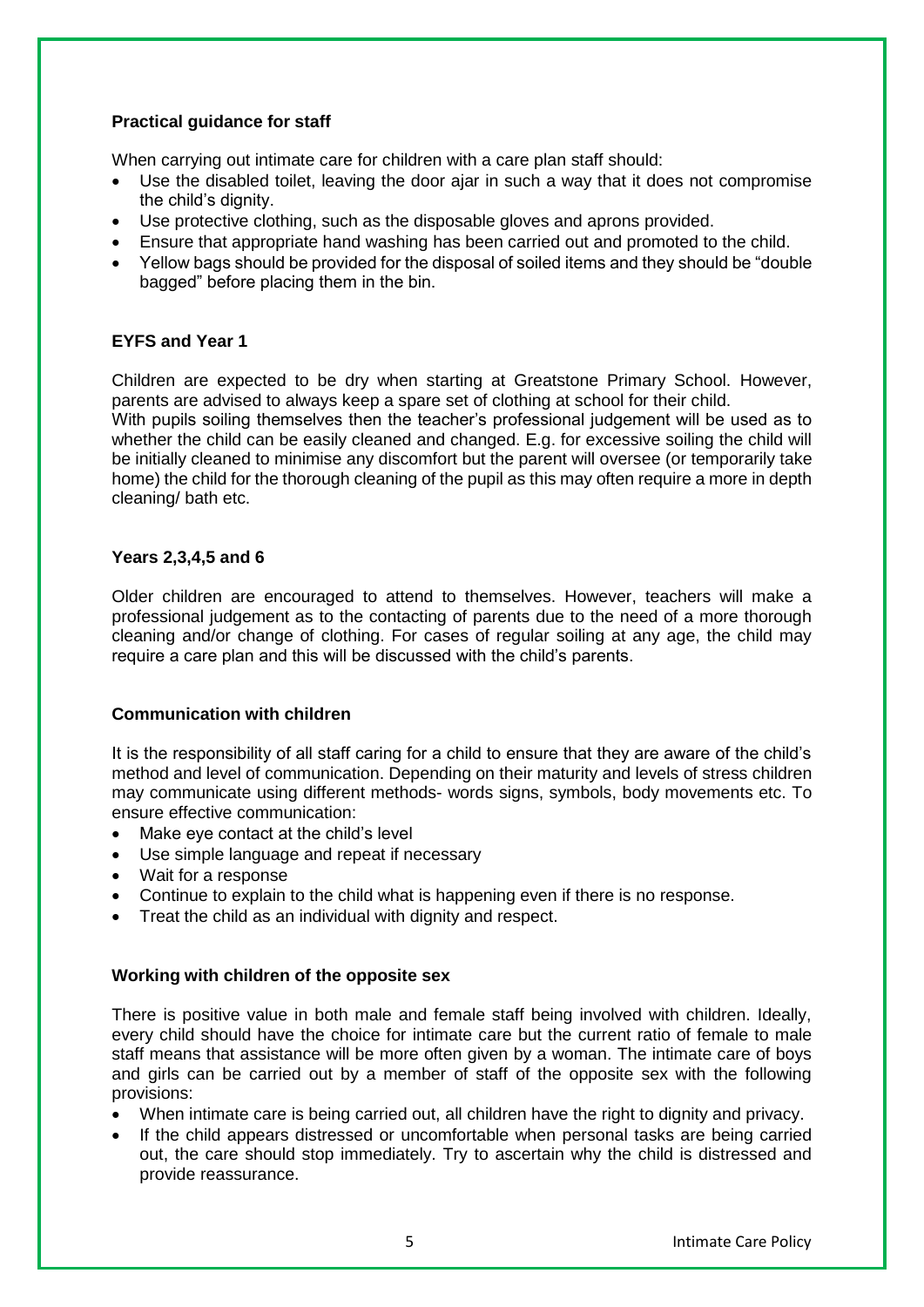- Record any concerns on CPOMS and report to the DSL.
- Parents must be informed about any concerns.

#### **Guidelines for Good practice (with Covid-19 considerations)**

- We request that parents complete the 'Supporting your child's intimate care form' (Appendix 1) and the 'Intimate care home/school agreement' (Appendix 3) before a child starts with us in the setting. This way we can fully support your child.
- Clothing required for changing is as per normal and supports good practice. However, due to Covis-19, there may be added use of PPE at this time.
	- Gloves
	- Apron
	- Mask
	- Visor
- Cleanliness stations within each classroom with tissues, handwashing pump and bin. We also:
	- $\Box$  Ensure children dry hands thoroughly
	- $\Box$  Ensure the (lidded) bin is emptied regularly to ensure no cross contamination can take place
- Staff model sneezing or coughing into their elbow, as per government recommendation. Model where to place tissues when used and to wash hands directly afterwards.
- Display photos within washrooms to show the sequence of washing hands with staff modelling good practice.
- When changing children that have soiled we ask a child to lay down on a changing mat or changing station rather than attempt to change standing up, this ensures the staff member is not face to face with the child and avoids passing on any potential infection.
- Wherever possible, two members of staff will be in the vicinity when a child needs intimate care e.g. the second staff member could be in the adjacent room with the adjoining door open. They sign a personal care log after every change (See Appendix 2).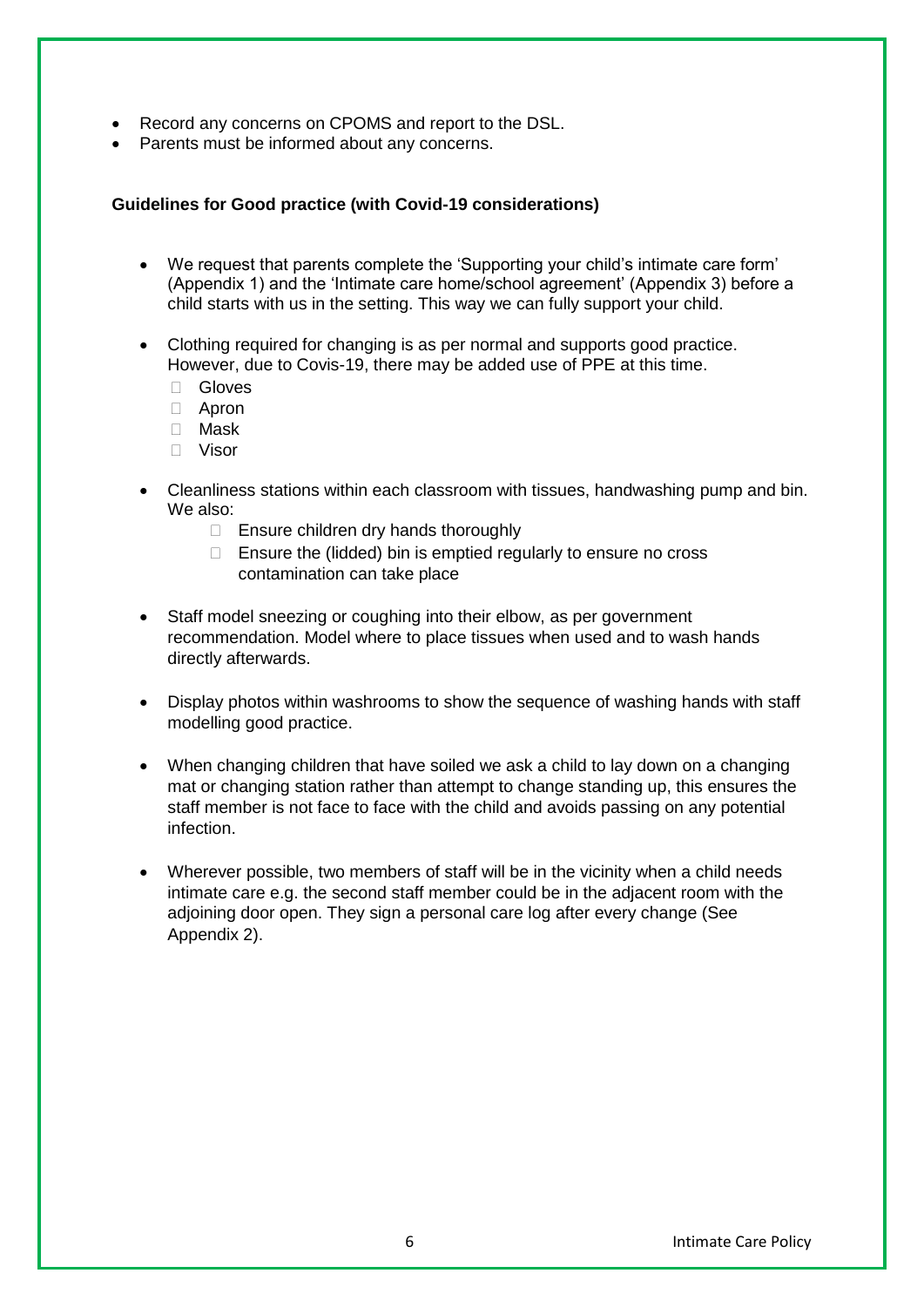# **Appendix 1**

## **Supporting your child/young person with Intimate Care.**

#### **What additional information would help us meet your child's individual needs. For example:**

- what are the physical needs of the child/young person
- what are the emotional needs of the child/young person
- what are the preferred strategies for the child/young person?

#### **School**

Child's Name and DOB:

| Arrangements to be made | In place<br>Yes/No | <b>Notes</b> |
|-------------------------|--------------------|--------------|
|                         |                    |              |
|                         |                    |              |
|                         |                    |              |
|                         |                    |              |
|                         |                    |              |
|                         |                    |              |
|                         |                    |              |
|                         |                    |              |
|                         |                    |              |
|                         |                    |              |
|                         |                    |              |

**Date: Signed by parent: Name:**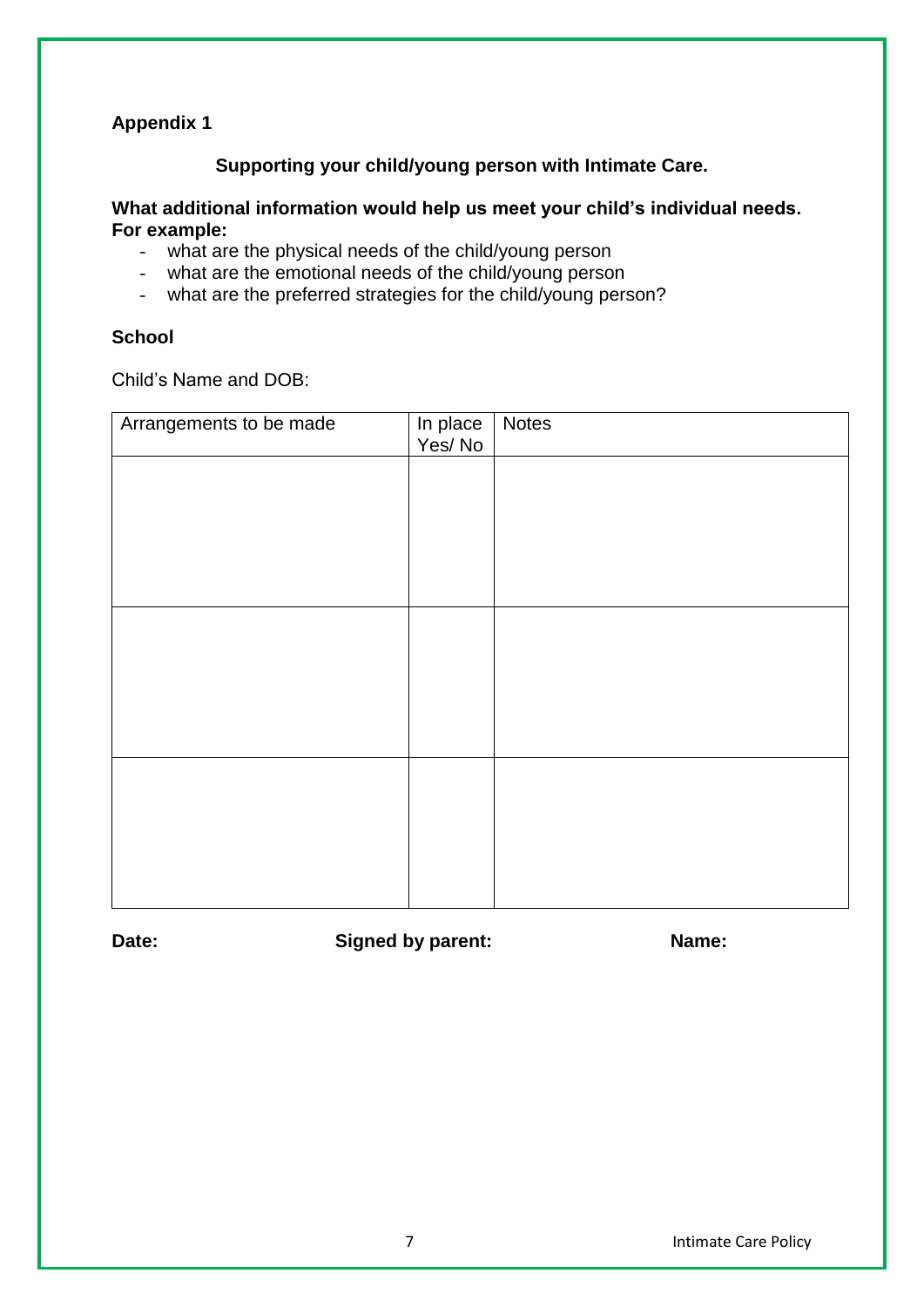# **Appendix 2**

# **Your Personal Care Log**

Child's Name \_\_\_\_\_\_\_\_\_\_\_\_\_\_\_\_\_\_\_\_\_\_\_\_\_\_\_\_\_\_\_\_\_Class/session\_\_\_\_\_\_\_\_\_\_\_\_\_\_\_\_\_\_\_\_\_

| Date | Time | Changed with support | Staff/parent<br>signature |
|------|------|----------------------|---------------------------|
|      |      |                      |                           |
|      |      |                      |                           |
|      |      |                      |                           |
|      |      |                      |                           |
|      |      |                      |                           |
|      |      |                      |                           |
|      |      |                      |                           |
|      |      |                      |                           |
|      |      |                      |                           |
|      |      |                      |                           |
|      |      |                      |                           |
|      |      |                      |                           |
|      |      |                      |                           |
|      |      |                      |                           |
|      |      |                      |                           |
|      |      |                      |                           |